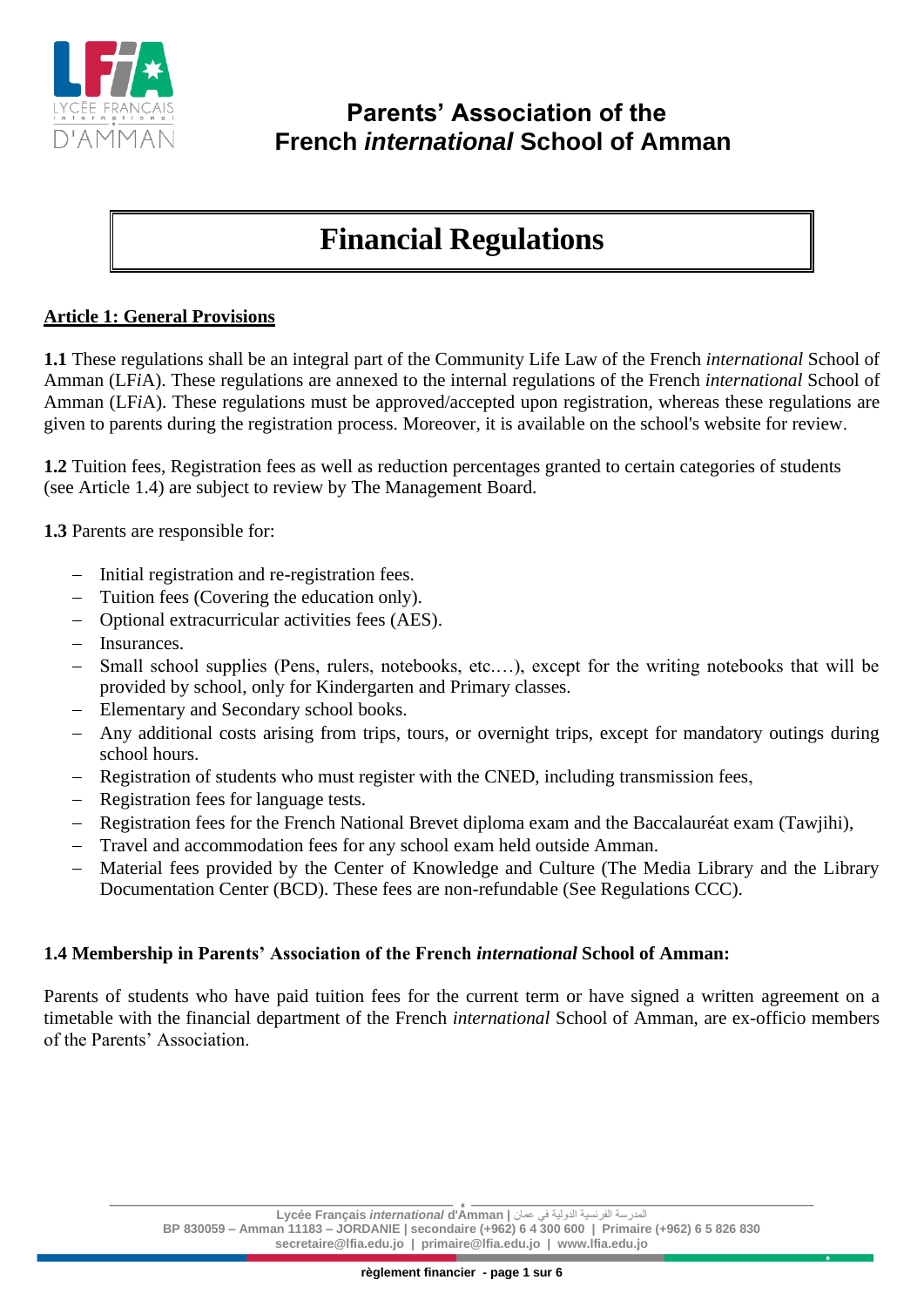

# **Article 2 - Validity and Revisions**

**2.1** These financial regulations are adopted by the Management Board on February 16<sup>th</sup>, 2022, amending the financial regulations of January 1, 1996 .

**2.2** the current financial regulations may be revised at any time by the Management Board for immediate implementation.

### **Article 3 - Tuition Fees for Initial Registration**

**3.1** the French *international* School of Amman (LF*i*A) collects registration fees for any student enrolled or reenrolled in school. **To be exempted from paying registration fees during school re-enrollment, the period between the cancellation of the student's registration and the date of his school attendance must be less than five years. The motive of the family's departure shall be related to a job transfer outside the country**. This amount shall be non-refundable to every child except in exceptional cases after consulting the Parents' Association.

**3.2** Discounts on registration fees, tuition fees and / or additional/ extracurricular activities may be granted based on the following conditions:

### **I. Locally Recruited Staff:**

- **The staff of the French** *international* **School of Amman (LF***i***A):** 75% discount for the first two siblings on Initial Registration fees, tuition fees, additional/ extracurricular school activities fees, and 50% discount for rest siblings,
- **Employees of the French Embassy in Jordan, the French Institute for the Near East (I.F.P.O), the French Institute for Press (I.F.J) and the French Development Agency (A.F.D):** 33% discount on tuition fees;

#### **Provided that:**

The staff is employed under unlimited contract,

#### **And**

The latter or his/her spouse, wife under the PACS system or who are married, do not receive any bonus, allowance, rise, or invoiced refund aimed at paying all or part of the tuition fees of the child or children registered in the school. A certificate from the employer must be submitted as well as a sworn statement from the employee. These two certificates must be submitted at every re-enrollment.

#### **II. As for Siblings:**

- 10% discount on the third child, on the school fees only;

### **And**

- 20% as of the fourth child, on tuition fees only.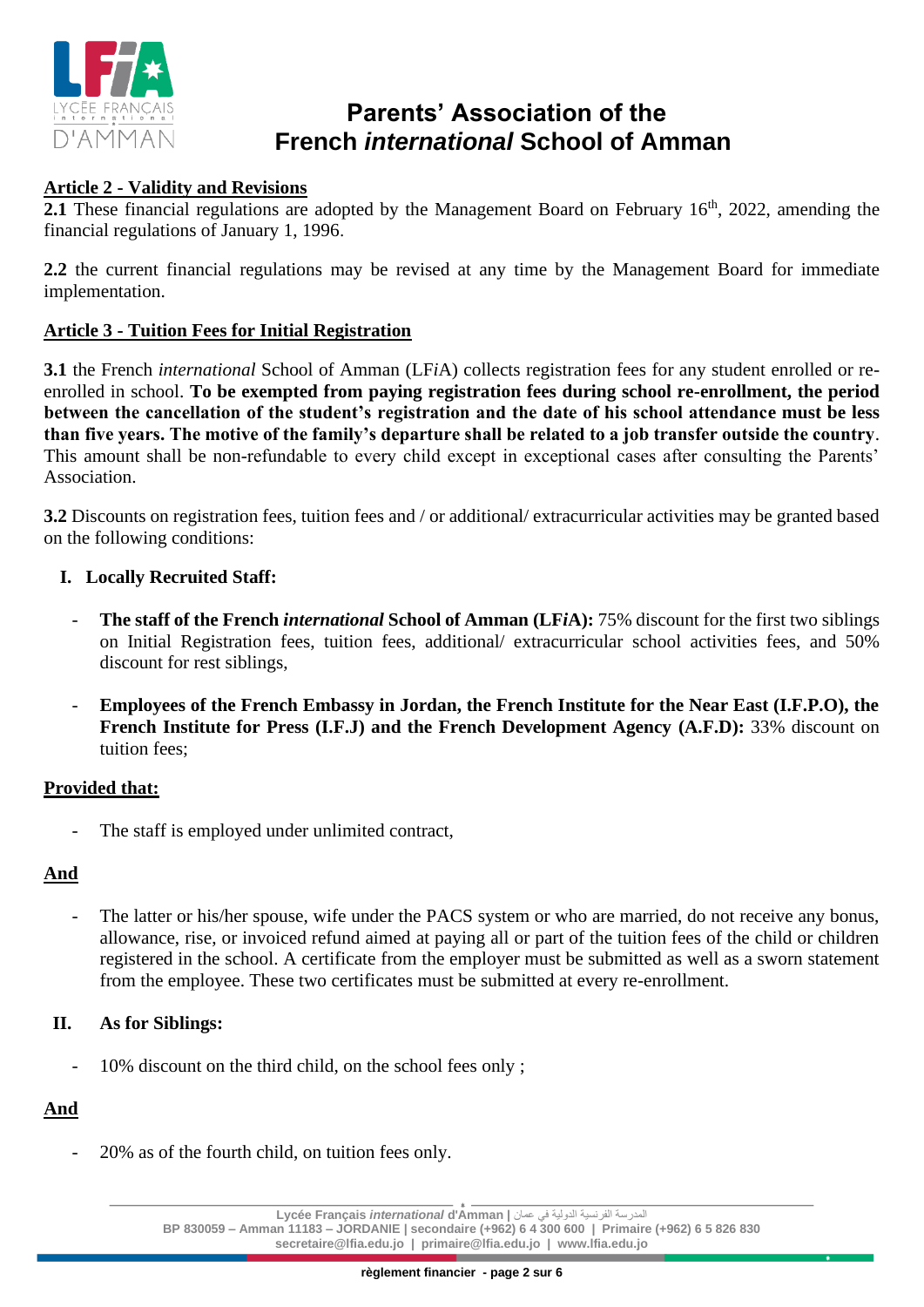

**Note:** The discount stipulated in paragraph 1, which is applied automatically, shall not be combined with the discount stipulated in paragraph 2. The discount shall apply as of the first day of the semester if the job/office is taken during the semester.

**3.3** An invoice for re-enrollment fees of 200 JD shall be issued in the third quarter of the previous school year to ensure the re-enrollment in the following year. These fees will be deducted from the costs of the first period of the next academic year.

## **3.4 Registration or Drop-off during the year**

As for children who arrive at school during the semester, payment of tuition fees is due as of the first day of the school month.

As for children who leave school during the semester, any period started is due in full. The school principal must be notified in writing of the student's drop-off by email (proviseur@lfia.edu.jo) parents shall initiate the deregistering procedure on EDUKA platform as soon as possible and at least 15 days before the deadline.

### **3.5 Long-term Absence**

A partial refund after consulting the Parents' Association at the French *international* School of Amman (LF*i*A) for Long-term absence (more than one month of non-school holidays) due to justified medical reasons.

### **3.6 Case of Force Majeure**

In the event of a temporary closure of the school by a decision of the local authorities, the tuition fees shall be fully payable, provided that distance education/learning is provided during the closing period.

All optional additional extracurricular activities fees and the fees for transportation services offered by bus company shall be paid on a pro-rata basis depending on the service provided.

### **Article 4 – Terms of Payment**

**4.1** Initial registration fee shall be paid in full on the day of registration

**4.2** Tuition fees and insurance fees shall be made according to the choices made by parents on EDUKA platform when registering or re-registering their children.

- Option 1 (by default if no choice is made)

- Three installments calculated on a prorata temporis basis shall be made at the beginning of each financial period, defined as follow :

- First period (40%) : from September 1 to December 31.
- Second period (30%) : from January 1 to March 31.
- Third period (30%) : from April 1 to June 30.

- Option 2 :

- Full fee payment for the year

المدرسة الفرنسية الدولية في عمان **| Amman'd** *international* **Français Lycée**

**BP 830059 – Amman 11183 – JORDANIE | secondaire (+962) 6 4 300 600 | Primaire (+962) 6 5 826 830 secretaire@lfia.edu.jo | primaire@lfia.edu.jo | www.lfia.edu.jo**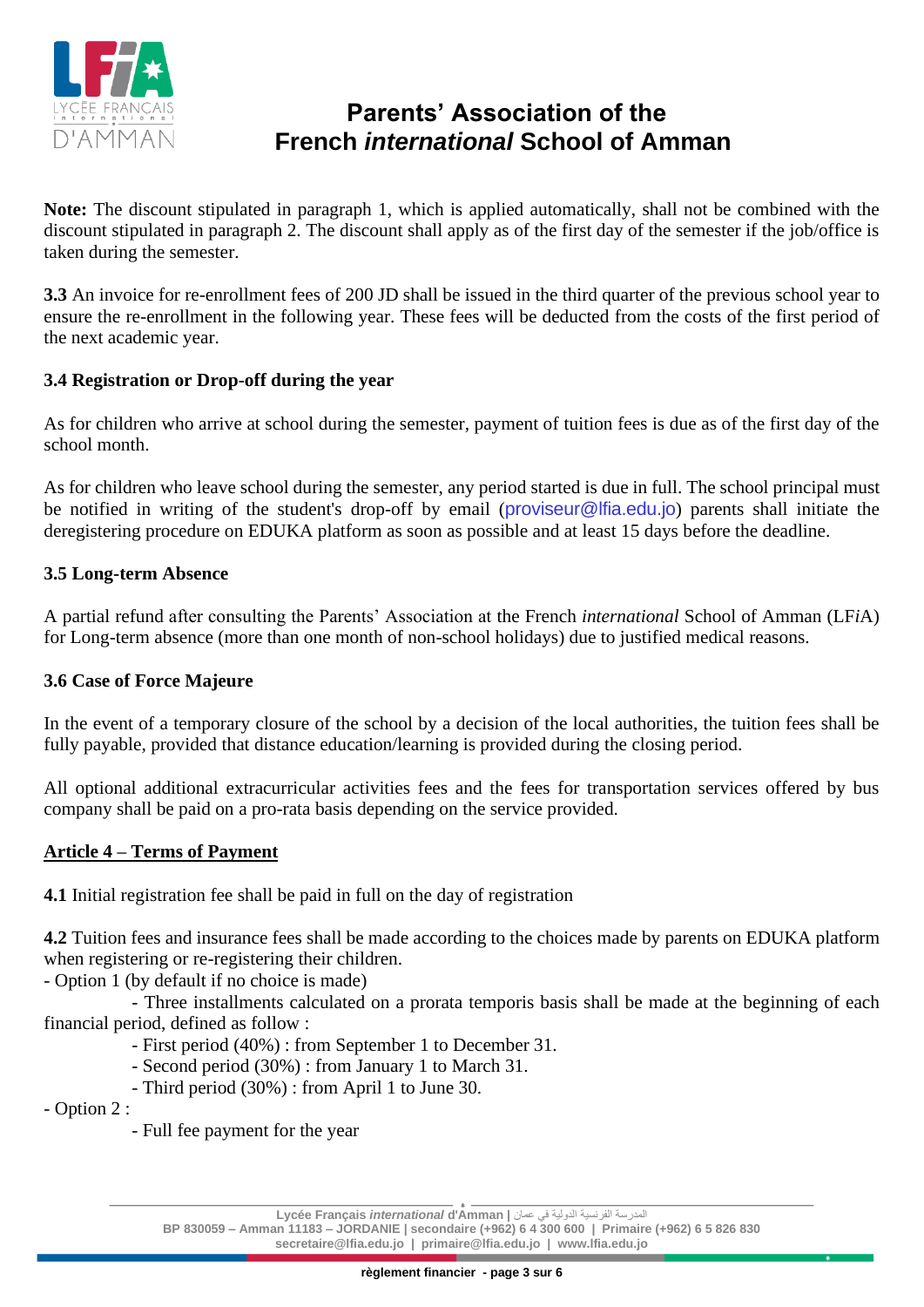

# - Option 3 :

- Monthly payment according to predefined schedules (Sept-Dec : 4 instalments / Jan-Mar : 3 instalments / Apr-Jun : 3 instalments).

### **Payment schedule on 40/30/30 instalments or annual base invoicing :**

#### **The amicable stage:**

J : Send the invoice with 15 days grace to settle it.

 $J + 15$ : First warning.

 $J + 30$ : second warning.

 $J + 45$ : Notice before proceeding, and given 7 days to respond  $+ 10\%$  added to the invoicing on total.

J +60 : The Student can be deregistered from the French *international* School of Amman (LF*i*A)

### **The Judicial stage:**

Refer the file to the legal counsel for legal collection.

# **Payments schedule on monthly invoicing :**

### **The amicable stage:**

J : Send the invoice with 15 days grace to settle it.

If on  $J + 7$  of the due date the amount is not settled, the payment schedule becomes null and void for all year. Billing switches to 40/30/30 period mode.

 $J + 15$ : First warning.

 $J + 30$ : second warning.

 $J + 45$ : Notice before proceeding, and given 7 days to respond  $+ 10\%$  added to the invoicing on total.

J + 60 : The Student can be deregistered from the French *international* School of Amman (LF*i*A)

#### **The Judicial stage:**

Refer the file to the legal counsel for legal collection

**4.3 School transportation fees** are paid according to the same schedule of the tuition fees. The minimum enrollment period for a school bus is a full semester, and the transportation fees for each semester is due from the beginning of that semester. The service shall be provided in 72 hours after receiving the registration and details of the residence address. **This period shall be binding.**

However, registration during the semester is available according to the available seats. Invoices will be issued based on the month of commitment.

**4.4** The payment for the extra-curricular activities (AES in French) and the schoolbooks shall be made according to the same schedule as the one referring to the school fees, i.e. chosen by the family, except for the annual payment in which case the invoice will be made every three months.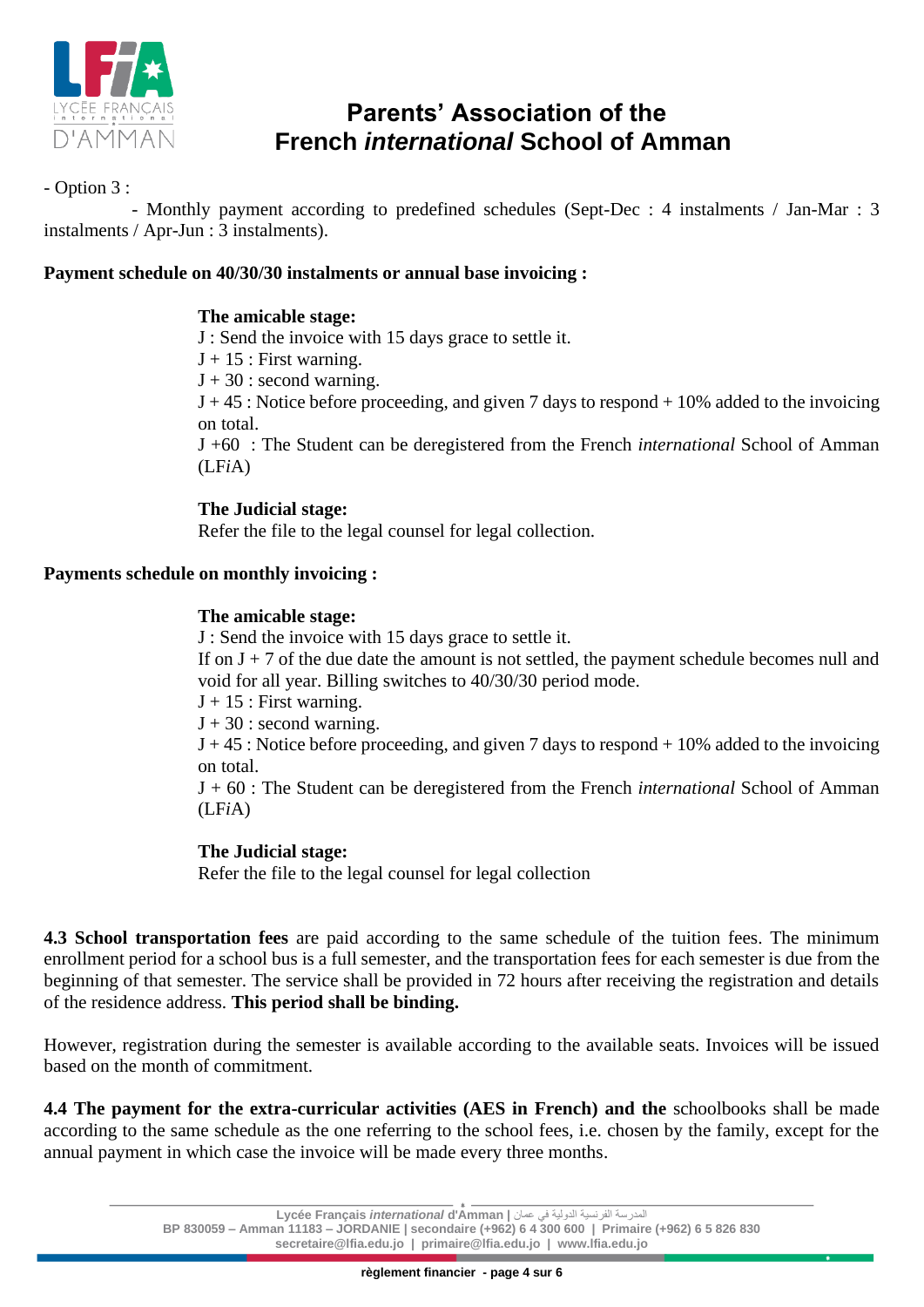

**4.5** Payment must be made by credit card, by bank transfer or check to the account of the French *international* School of Amman and according to the payment methods indicated in your quarterly invoice.

Credit cards fees will be chargeable to families.

**4.6** Registration fees can be paid in EUR by a bank transfer. The exchange rate applied upon payment shall be the exchange rate applied at the embassy.

(Browse [https://www.economie.gouv.fr/dgfip/taux\\_chancellerie\\_change\\_resultat/monnaie/JOD](https://www.economie.gouv.fr/dgfip/taux_chancellerie_change_resultat/monnaie/JOD))

If the school fee regularization is not effective by the end of the school year, the Head will not proceed to the reregistration of the student, unless otherwise decided during the APE's (Parents Association) board of directors meeting.

If any difficulty arises during payment, families are asked to contact the accounting department as soon as possible [\(comptable@lfia.edu.jo\)](mailto:comptable@lfia.edu.jo).

Here is a recap chart of possible payment terms :

|                                                               | Possible payment terms         |                       |                                 |                         |
|---------------------------------------------------------------|--------------------------------|-----------------------|---------------------------------|-------------------------|
| <b>Fees</b>                                                   | <b>Payment on registration</b> | <b>Annual payment</b> | 40/30/30 instalment<br>payments | <b>Monthly payments</b> |
| <b>Registration fees</b>                                      |                                |                       |                                 |                         |
| <b>School insurance</b>                                       |                                | Χ                     |                                 |                         |
| <b>School transportation fees</b>                             |                                | Χ                     |                                 | ∧                       |
| <b>Extra-curricular activities (AES)</b><br>registration fees |                                |                       | ∧                               | ⋏                       |
| <b>Schoolbooks</b>                                            |                                |                       |                                 |                         |
| Exam fees                                                     |                                |                       |                                 |                         |

#### **Article 5 -School Scholarships**

**5.1** French students may apply for a school grant under the conditions set by the French Education Agency Abroad (AEFE). Interested families can learn more through the agency's website ([www.aefe.fr](http://www.aefe.fr/)), the "Scholarships" section, or contact the consulate service of the French Embassy in Jordan or the headmaster.

**5.2** Parents, when applying (s) for the scholarship, shall undertake, in writing, to pay a portion of the tuition fees that are not covered by the scholarship. (The undertaking explains all fees due to The French *international* School of Amman). According to the provisions of article 4 of the current regulations, any amounts due must be paid within 15 days after being notified with the results of the National Scholarship Committee.

### **Article 6 - Proof of Payment / School Certificate**

**6.1** The school certificate shall be issued only to the parents who have paid the fees stipulated in paragraph 1.3.